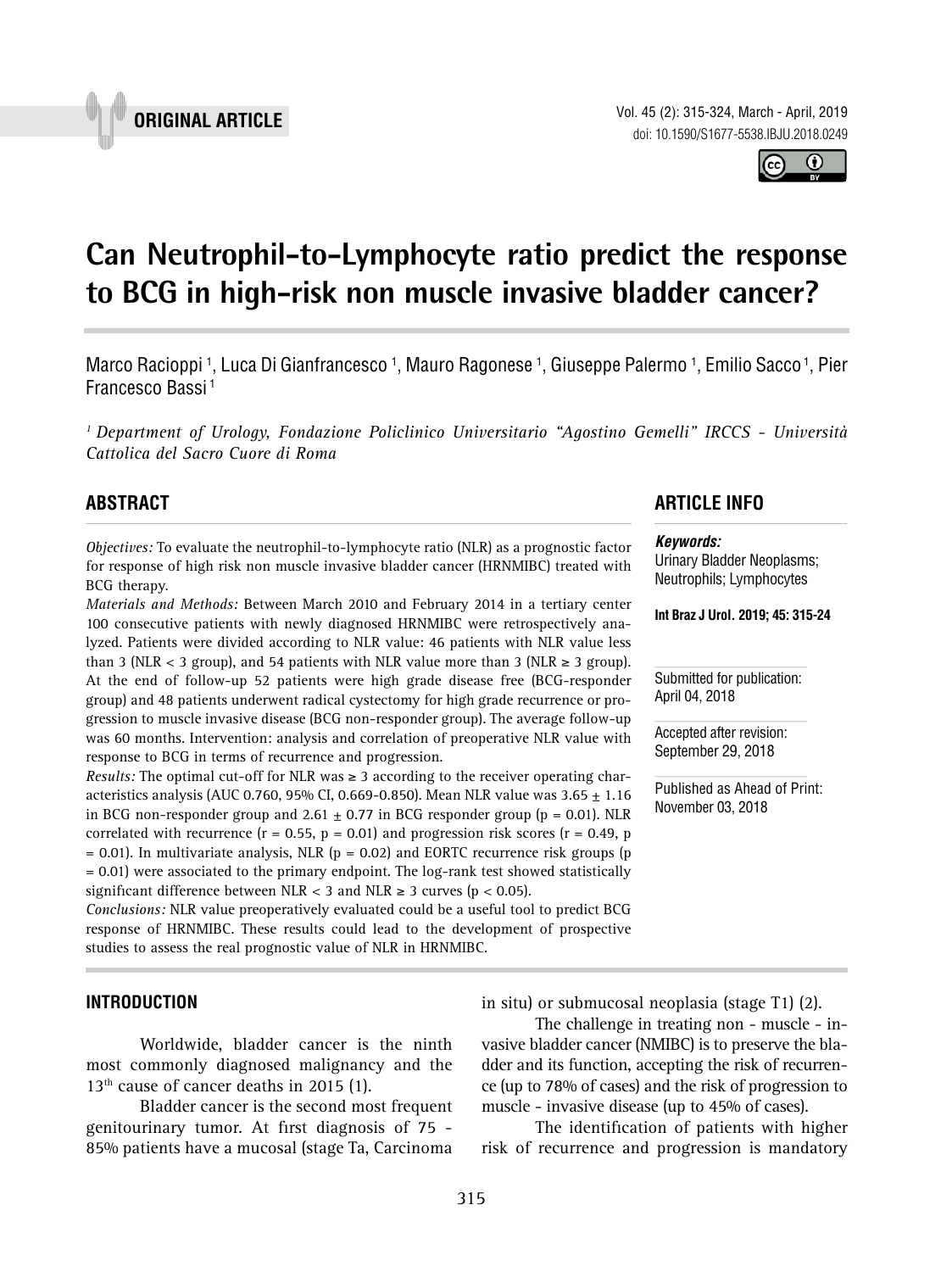in order to predict oncological outcomes and for optimal tailored therapeutic decision - making.

The gold standard treatment for NMIBC is represented by transurethral resection of bladder tumor (TURBT) and a re - TURBT when indicated (any high grade disease except Cis, any T1, incomplete TURBT or absence of muscle in the specimen), followed by adjuvant intravesical chemo - or immunotherapy.

European Organization of Research and Treatment of Cancer (EORTC) risk tables (3) suggested a stratification of patients in low, medium and high risk of recurrence and progression, and a relative treatment strategy.

The treatment of high-risk patients is based on the induction course of intravesical immunotherapy with BCG (Bacillus Calmette-Guerin) followed by maintenance course for at least one year (4).

Many predictor tools have been analyzed in the context of cancer development and progression. A high neutrophil - to - lymphocyte ratio (NLR) was already consistently associated with locally advanced disease and worse general and cancer-specific survival rates in several solid tumors (5).

A high NLR seems to represent an independent prognostic factor of recurrence and progression of disease in patients with NMIBC (6). NLR may be helpful to better identify patients who would be optimally treated and cured with BCG and patients in whom conservative treatment would probably be ineffective.

The purpose of this study is to evaluate whether preoperative NLR measurement may add useful information for the best disease management and for prediction of response to BCG in high risk non muscle invasive bladder cancer (HR - NMIBC).

### **MATERIALS AND METHODS**

We retrospectively analyzed 100 consecutive patients treated in our Clinic for a first diagnosis of high - risk NMIBC (according to EORTC and EAU guidelines) between March 2010 and February 2012. We excluded patients with previous history of low risk NMIBC.

All these patients underwent an intravesical BCG schedule consisting of one induction course (6 weekly instillations) followed by one year of monthly maintenance course.

In all patients, the histological specimen documented a pure urothelial cancer with detrusor muscle included in the resection; we did not analyzed patients with other histological variants.

All high grade pTa and pT1 patients underwent reTURBT according EAU guidelines.

For all patients the follow-up was 60 months.

At the end of follow-up 52 patients were high grade disease free (BCG - responder group) and 48 patients underwent radical cystectomy for high grade recurrence or progression to muscle invasive disease) (BCG non - responder group).

Patients were divided according to their NLR value (Table-1): 46 patients with NLR value less than 3 (NLR  $<$  3 group), and 54 patients with NLR value more than 3 (NLR  $\geq$  3 group).

Three patients developed a solitary or concurrent upper tract urothelial carcinoma (UTUC) disease: two patients  $(4.3\%)$  in NLR  $<$  3 group and 1 patient (1.8%) in NLR  $\geq$  3 group; two patients (3.8%) in BCG - responder group and 1 patient (2.1%) in BCG - non responder group.

In all patients, the BCG strain used was Seed RIVM by Medac® (derived from seed 1173 - P2, 2 x 10 to 3 x 10 viable units). The Medac<sup>®</sup> - BCG powder was re - suspended with 50 mL of 0.9% normal saline and introduced into the bladder via a 10-12 French urethral catheter. Patients were instructed to hold the drug in the bladder for two hours.

Four experienced urologists performed all the diagnostic cystoscopies and all the TURBTs.

All specimens were analyzed by an experienced dedicated uropathologist.

The 2009 TNM classification (7) and the 2004 WHO grading system (8) were used for histologic reports.

Recurrence was defined as the first histologically confirmed high grade NMBIC recurrence; progression was defined as the development of muscle - invasive bladder cancer (MIBC).

Diagnostic cystoscopies, TURBTs and eventual reTURBTs were performed using NBI (Narrow Band Imaging) technology.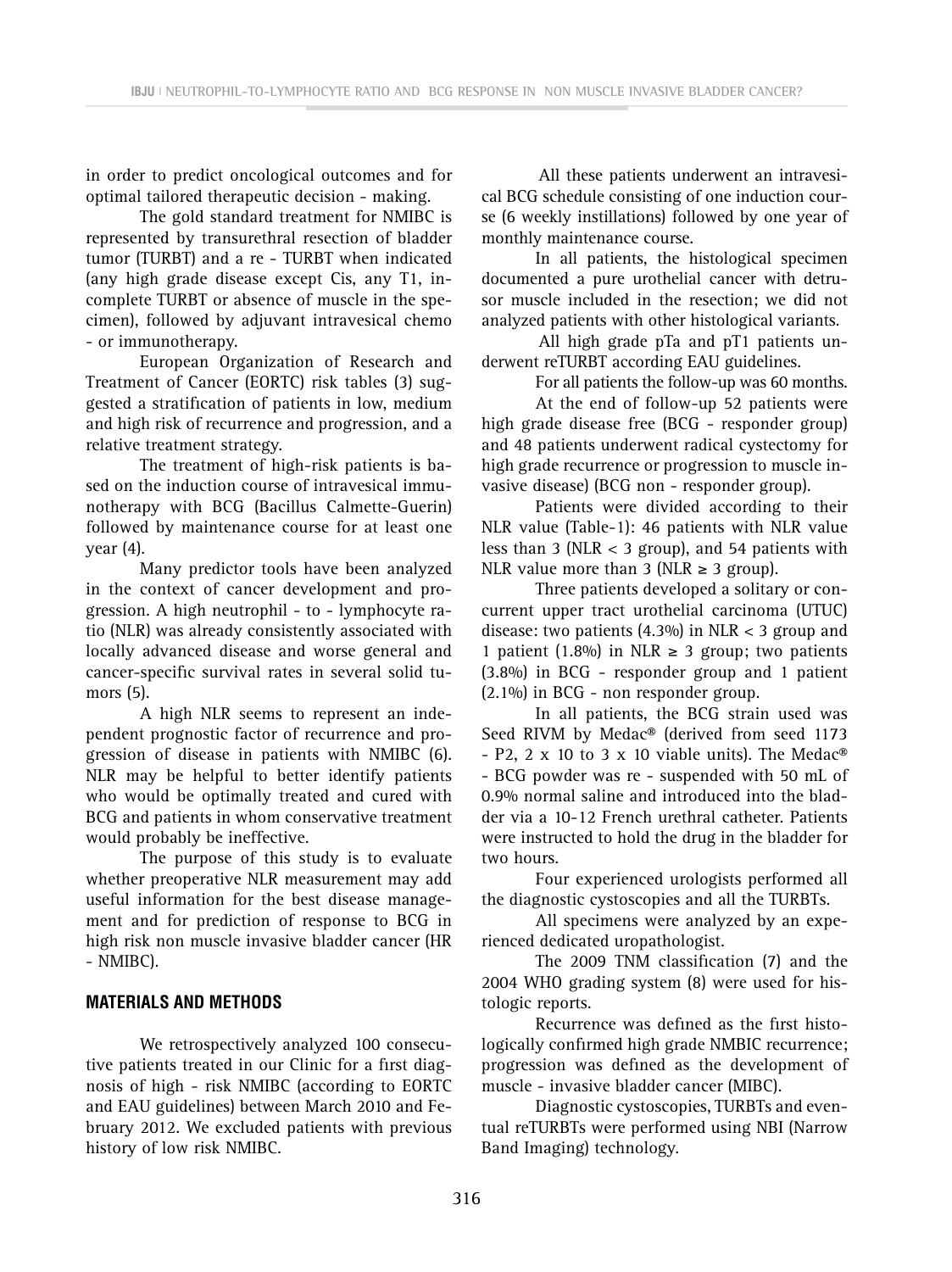All the analyzed patients completed the induction six - weekly BCG instillation schedule (in order to avoid bias related to the intravesical immunotherapy toxicity).

At the end of the induction course all patients underwent endoscopic evaluation, voiding and washing urinary cytology, transurethral resection (TUR) of any suspected area. Random biopsies including prostatic urethra for patients were performed if indicated.

In case of high grade tumor recurrence or progression to muscle invasive disease during follow-up, patients were considered as BCG failure according to EAU guidelines and underwent radical cystectomy. We excluded all cases of BCG- -intolerance (9). Patients with low grade low stage BCG - relapsing diseases were considered in the BCG responder group considering that they should not be considered as "BCG failure" according to EAU guidelines (3).

Patients with complete response after induction course underwent BCG maintenance course for at least 1 year and subsequent endoscopic follow-up every 3 months for the first two years and then every 6 months according the EAU guidelines (3).

All the analyzed patients completed the induction six - weekly BCG instillation; no event of therapy discontinuation was reported. We reported 5 cases of therapy discontinuation during the last instillations of the maintenance cycle (due to severe BCG - related complications): 3 patients  $(6.5\%)$  in NLR < 3 group and 2 patients  $(3.7\%)$  in  $NLR \geq 3$  group; 3 patients (5.8%) in BCG - responder group and 2 patient (4.2%) in BCG - non responder group; these patients therefore underwent cystoscopic, cytologic and radiologic evaluations: all of them were high grade disease - free, so they continued regular follow-up.

For each patient, we reported the preoperative hematologic and chemical data, including the total number of white blood cells (WBC), neutrophils (N) and lymphocytes (L). Patients underwent blood sampling the day before the TURBT, in the morning, after at least 6 hours of fasting. We enrolled only patients without hematuria in order to avoid any sort of bias, especially in terms of total blood count. The NLR ratio was calculated by dividing the value of N by the value of L.

The preoperative NLR measurement collected at the first TURBT was the reference value for each patient.

We used a receiver operating characteristic (ROC) curve to determine an appropriate cut - off value.

All patients were classified into two groups according to the NLR. The X2 test was used to verify the significance of the correlation between the NLR and the clinic - pathological characteristics.

Patients with preoperative diagnosis of active infection, hematologic neoplasms or unexplained leukocytosis, presence of other neoplasms, prior systemic chemotherapy were excluded from the study.

The groups were compared according to the following data: age, sex, stage and grade of tumor, size and number of tumors, presence of carcinoma in situ, NLR.

In addition, patients were classified according to the EORTC risk tables (3) for the recurrence risk score (1-4, 5-9,  $\geq$  10) and for the progression risk score (2-6, 7-13, and  $\geq$  13). No patient had a recurrence or progression risk score of zero and all patients scored zero regarding "prior recurrence rate" because all of them had newly diagnosed bladder cancer.

The aim of the study was to identify a potential role of NLR as an independent prognostic factor for the response to endovesical BCG therapy.

Categorical variables were summarized using actual counts and percentages; the continuous variables using the mean  $\pm$  standard deviation.

Parametric and nonparametric variables were evaluated using the t - test and the chi square test, respectively.

Logistic regression was used to determine independent predictors of BCG response.

The X2 distribution was used for categorical data. Pearson's test was used for the correlation analysis. Statistical significance was considered at p < 0.05.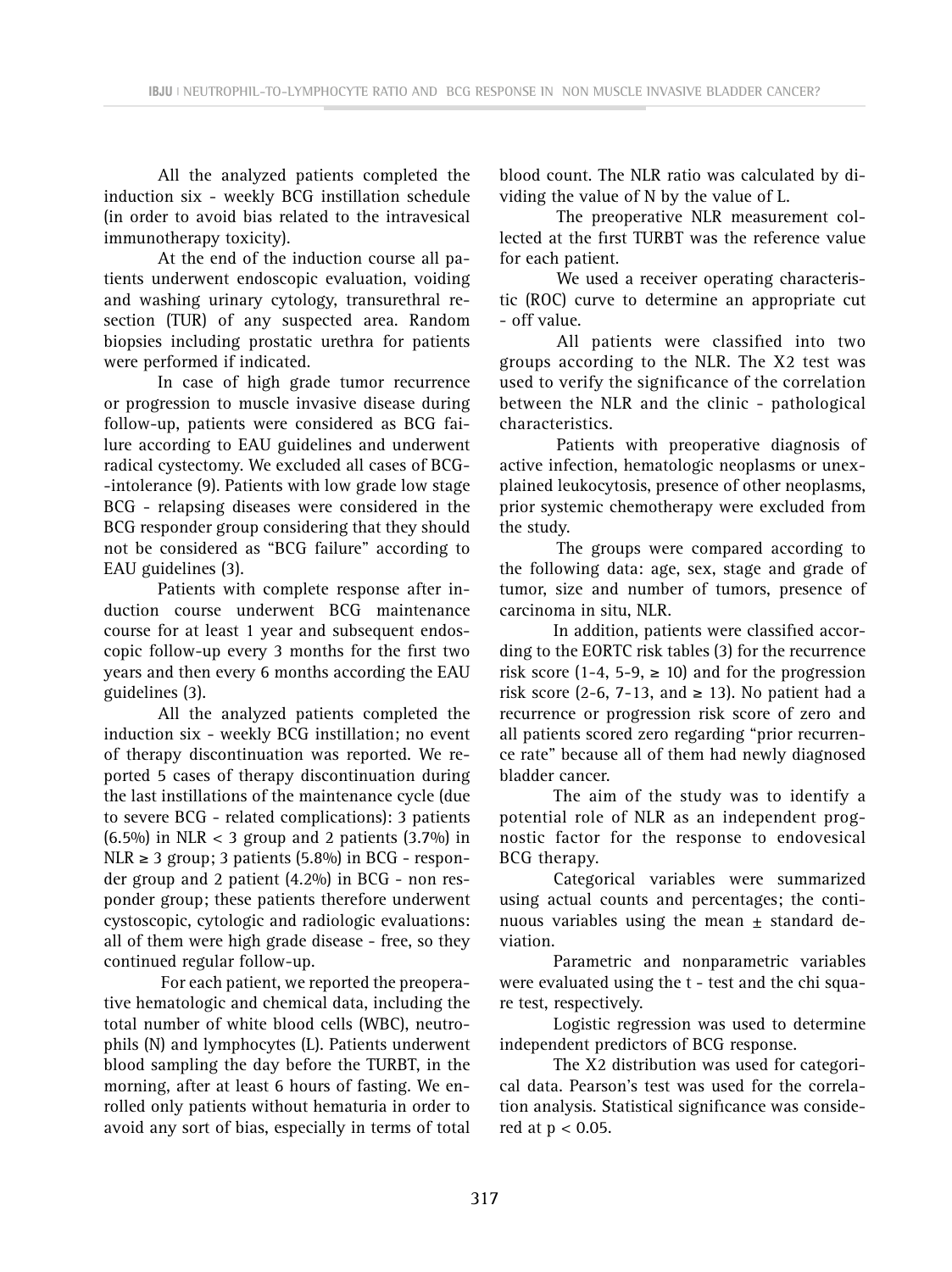Kaplan Meier curves and log rank test were built in order to evaluate cancer free survival between the two groups.

All patients provided informed written informed consent with guarantees of confidentiality.

The protocol for the research project was approved by the local Ethics Committee and it conformed to the provisions of the Declaration of Helsinki (as revised in Fortaleza, Brazil, October 2013).

# **RESULTS**

The baseline patient's characteristics are summarized in Table-1. The median age of patients was  $67.5 \pm 10.7$  years.

The mean value of NLR in all patients was  $3.17 \pm 1.12$ .

The mean NLR value was  $2.61 \pm 0.77$  in BCG - responder group and of  $3.65 \pm 1.16$  in BCG - non

### **Table 1 - Baseline characteristics based on NLR value.**

| Variables                                    | General         | NLR < 3         | $NLR \geq 3$    | p value |
|----------------------------------------------|-----------------|-----------------|-----------------|---------|
| N° of patients                               | 100             | 46              | 54              |         |
| Median age <sup>**</sup> , years $\pm$ SD    | $67.5 \pm 10.7$ | $68.6 \pm 10.8$ | $66.7 \pm 10.5$ | > 0.05  |
| Sex*, $n^{\circ}$ of pts $(\%)$              |                 |                 |                 | > 0.05  |
| Male                                         | 87 (87%)        | 39 (84.8%)      | 48 (89.6%)      |         |
| Female                                       | 13 (13%)        | $7(15.2\%)$     | $6(10.4\%)$     |         |
| NLR**, value ± SD                            | $3.17 \pm 1.12$ | $2.32 \pm 0.41$ | $3.90 \pm 0.88$ | 0.01    |
| Pathological stage***, n° of pts (%)         |                 |                 |                 | > 0.05  |
| Ta                                           | $11(12\%)$      | $3(6.5\%)$      | $8(14.8\%)$     |         |
| T <sub>1</sub>                               | 73 (73%)        | 35 (76.1%)      | 38 (70.4%)      |         |
| solitary Cis                                 | 16 (15%)        | $8(17.4\%)$     | $8(14.8\%)$     |         |
| Concomitant Cis <sup>*</sup> , n° of pts (%) | 25 (25%)        | $2(4.3\%)$      | 23 (42.6%)      | 0.01    |
| No. of tumors*, n° of pts (%)                |                 |                 |                 | 0.01    |
| $\mathbf{1}$                                 | 48 (48%)        | 35 (76.1%)      | $13(24.1\%)$    |         |
| $\geq 2$                                     | 52 (52%)        | 11 (23.9%)      | 41 (75.9%)      |         |
| Tumor size $(mm)^*$ , n° of pts $(\%)$       |                 |                 |                 | 0.01    |
| $< 30\,$                                     | 78 (78%)        | 42 (91.3%)      | 36 (66.7%)      |         |
| $\geq 30$                                    | 22 (22%)        | 4(8.7%)         | 18 (33.3%)      |         |
| Recurrence risk score**, value ± SD          | $5.5\pm2.3$     | $4.2 \pm 1.7$   | $6.5 \pm 2.2$   | 0.01    |
| Progression risk score**, value ± SD         | $12.1 \pm 3.9$  | $9.7 \pm 2.2$   | $14.2 \pm 3.9$  | 0.01    |
| EORTC recurrence risk***, class (%)          |                 |                 |                 | 0.01    |
| $1 - 4$                                      | 39 (39%)        | 29 (63.1%)      | 10 (18.5%)      |         |
| $5-9$                                        | 55 (55%)        | 17 (36.9%)      | 38 (70.4%)      |         |
| $\geq 10$                                    | 6(6%)           | $0(0\%)$        | $6(11.1\%)$     |         |
| EORTC progression risk***, class (%)         |                 |                 |                 | 0.01    |
| $2 - 6$                                      | 5(5%)           | $3(6.5\%)$      | 2(3.7%)         |         |
| $7 - 13$                                     | 58 (58%)        | 40 (87%)        | 18 (33.3%)      |         |
| $\geq 14$                                    | 37 (37%)        | $3(6.5\%)$      | 34 (63%)        |         |

**SD =** standard deviation; Pts: patients; **NLR =** Neutrophil / Lymphocyte Ratio; **Cis =** Carcinoma In Situ; **EORTC =** European Organization for Research and Treatment of Cancer; **Test =** chi-square\*; t-student\*\*, ANOVA\*\*\*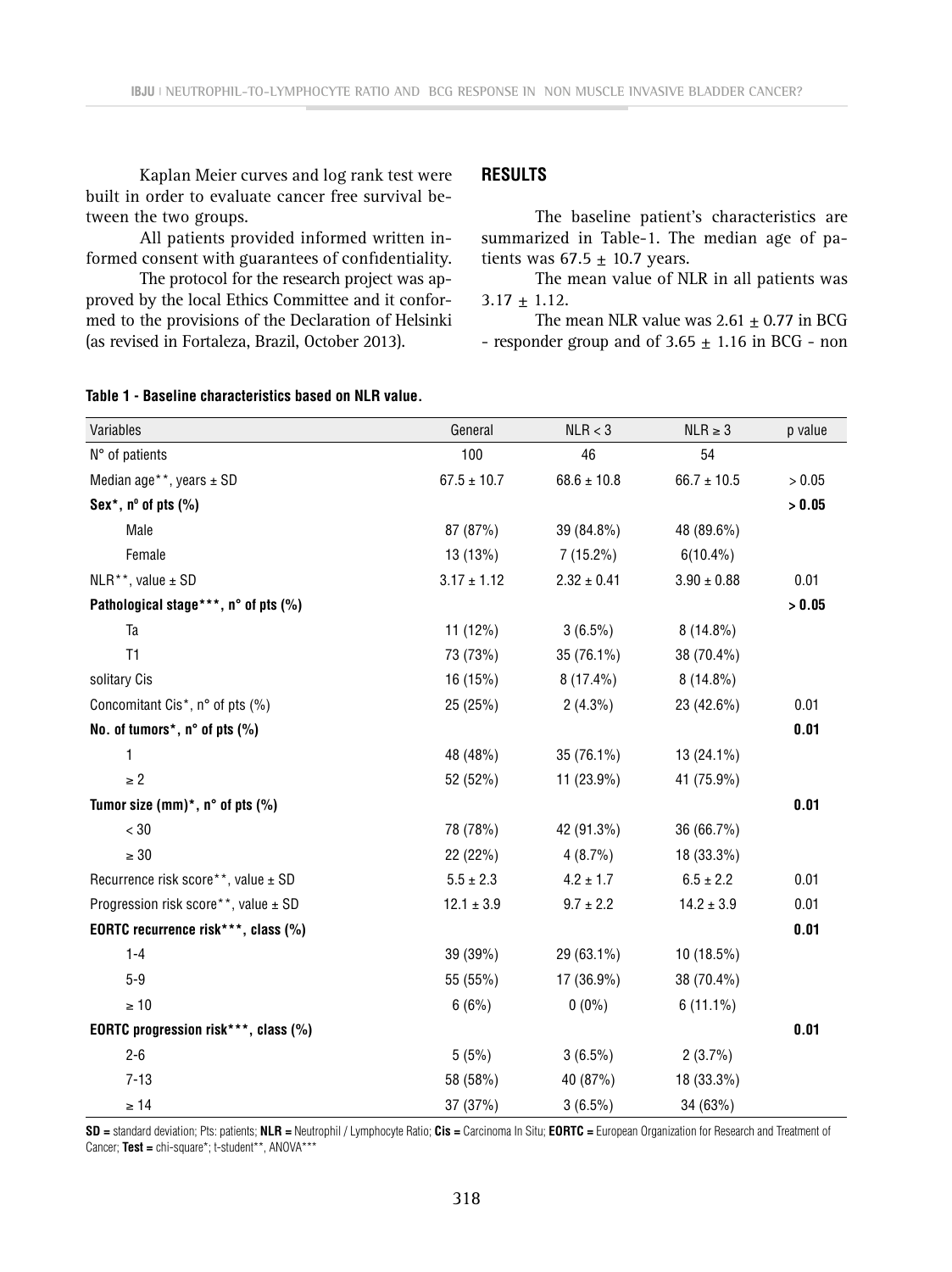responder group (p value: 0.01), and  $2.32 + 0.41$ in NLR<3 group and 3.90  $\pm$  0.88 in NLR ≥3 (p value: 0.01).

After 60 months of follow-up, all patients in BCG-responder group were cancer-free, while all patients in BCG-non responder group underwent radical cystectomy for recurrence of highgrade NMIBC  $(n = 31)$  or for progression to muscleinvasive disease ( $n = 17$ ); in 12 cases (70%) with evidence in the post-operative histopathological specimen of pT2, in 4 cases (25%) with pT3 and in 1 patient (5%) with pT4 disease for involving of prostatic stroma at the level of prostatic urethra.

According to the ROC analysis, the optimal cut-off of NLR was  $\geq$  3 (area under the curve [AUC] 0.760, 95% CI, 0.669-0.850, sensitivity 80.0%, specificity 72.0%, PPV 74.0%, NPV 78.0%, OR 10.29, RR 3.36, +LR 2.85, p value 0.01).

We reported a linear correlation between NLR value and recurrence risk score (r=0.55, p=0.01) and progression risk score  $(r = 0.49, p = 0.01)$  considered as continuous variables (Figure-1).

Moreover, we reported a statistically significant difference in the value of NLR among patients with different recurrence  $(p = 0.01)$  and progression risk scores  $(p = 0.01)$  considered as categorical variables.

Recurrence/progression rates increased with the increase of NLR values: 15.4% in patients with NLR between 1 and 2, 30.3% in patients with NLR between 2 and 3, 62.5% in patients with NLR between 3 and 4, and 78.6% in patients with NLR higher than 4 ( $p < 0.05$ ).

We built Kaplan-Meier cancer free survival curves for patients with NLR < 3 and NLR  $\geq$  3: the log-rank test showed a statistically significant difference between the two curves ( $p <$ 0.05) (Figure-2).

In the multivariate analysis, prognostic factors were analyzed in order to weigh their role in relation to the primary endpoint; in this analysis we considered NLR and EORTC risk categories according relative scores (1-4, 5-9 and  $\geq$  10 risk groups for recurrence; 2-6, 7-13,  $\geq$  14 risk groups for progression): NLR  $(p = 0.02)$  and EORTC recurrence risk groups  $(p = 0.01)$  were associated, while EORTC progression  $(p = 0.11)$ risk groups were not associated (Table-2).

At the end of follow-up we reported higher recurrence/progression rates in case of higher NLR values. NLR values increased with the increase in scores: in 1-4, 5-9 and  $\geq 10$  recurrence risk groups NLR values were 2.60  $\pm$ 0.84, 3.44  $\pm$  1.11, and 3.71  $\pm$  0.38, respectively (p value: 0.01); in 2-6, 7-13 and ≥ 14 progression risk groups NLR values were  $2.66 + 0.41$ , 2.89  $\pm$  1.02 and 3.79  $\pm$  1.26, respectively (p value: 0.01).

At the end of follow-up in BCG- responder group there was no cancer-related death while in BCG-non responder group the cancer specific survival rate was 96.2%; the 2 patients that died presented an average NLR value of 4.8, statistically different compared to disease-free patients ( $p = 0.01$ ) and patient treated with radical cystectomy  $(p = 0.01)$ .

**Figure 1 - Correlation between NLR and recurrence risk score and progression risk score.**



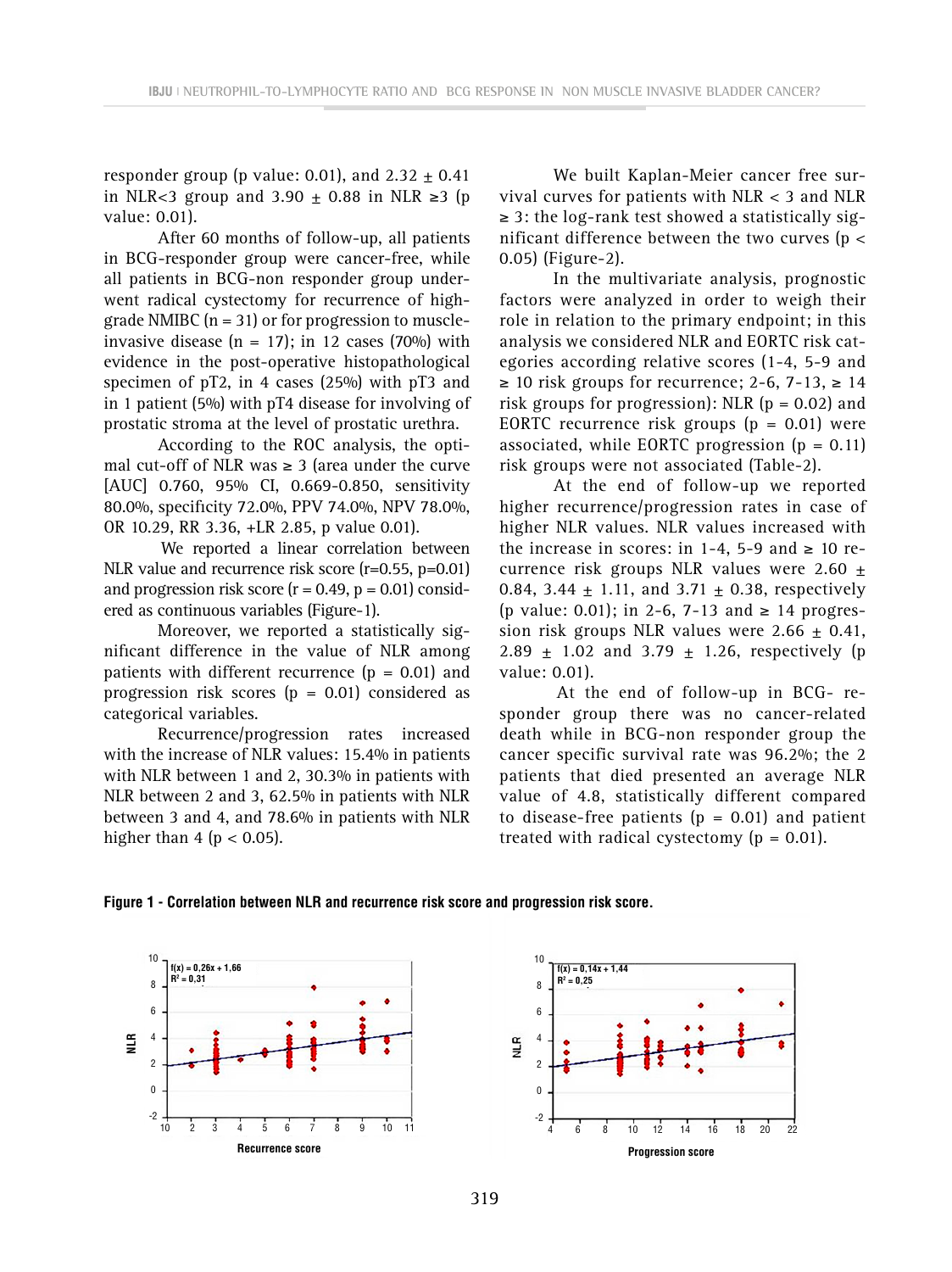

### **Figure 2 - Kaplan-Meier cancer free survival curves for patients with NLR< 3 and NLR** ≥ **3.**

#### **Table 2 - Logistic regression analysis for response to BCG.**

|                          |       |       |       | p    | $B\%95 C.1$ |       |
|--------------------------|-------|-------|-------|------|-------------|-------|
| <b>Factors</b>           | B     | S.E.  |       |      | Lower       | Upper |
| $NLR^*$                  | 0.077 | 0.035 | 2.226 | 0.02 | 0.008       | 0,147 |
| EORTC recurrence risk**  | 0.152 | 0.048 | 3.143 | 0.01 | 0.056       | 0.248 |
| EORTC progression risk** | 0.202 | 0.122 | 1.65  | 0.10 | $-0.041$    | 0.444 |

\* continuous variable; \*\* categorical variable

## **DISCUSSION**

The prognostic role of NLR has already been extensively analyzed in many solid tumors but the underlying mechanism explaining the association of a high NLR and poor prognosis / poor outcomes of cancer patients is poorly known (10).

A potential mechanism has been identified in the association between high NLR and inflammation. The systemic inflammatory response stimulated by the neoplasia involves a pro-tumor inflammatory state, leading an active role of systemic inflammation in tumor growth, recurrence, and progression. Many inflammatory indexes (PCR, Platelet/Lymphocyte ratio - PLR -, albumin levels, fibrinogen levels, etc.) obtained from blood tests were associated with outcomes of many cancers.

Neutrophils and lymphocytes have an inhibitory and activating action, respectively, on the immune system: that is why they might reflect the inflammatory and immune response of the host.

Inflammatory response induces neutrophilia, lymphocytopenia and high excretion of proangiogenetic factors, growth factors, anti-apoptotic factors, all stimulating tumor growth and progression (11). Neutrophilia as an inflammatory response inhibits the immune system by suppressing the cytolytic activity of immune cells such as lymphocytes, activated T cells and natural killers cells (12, 13).

The increase in tumor lymphocyte infiltration has been associated with better responses to cytotoxic treatments and better prognosis of cancer patients. Inflammatory cytokines and chemokines can be produced by both tumor and host cells (such as lymphocytes) contributing to tumor progression.

NLR might therefore represent a systemic inflammation parameter and efficient biomarker of the host-tumor interaction (11). A high NLR value could reflect both an increased neutrophil-dependent inflammatory reaction and a diminished lymphocyte-dependent immune response (14).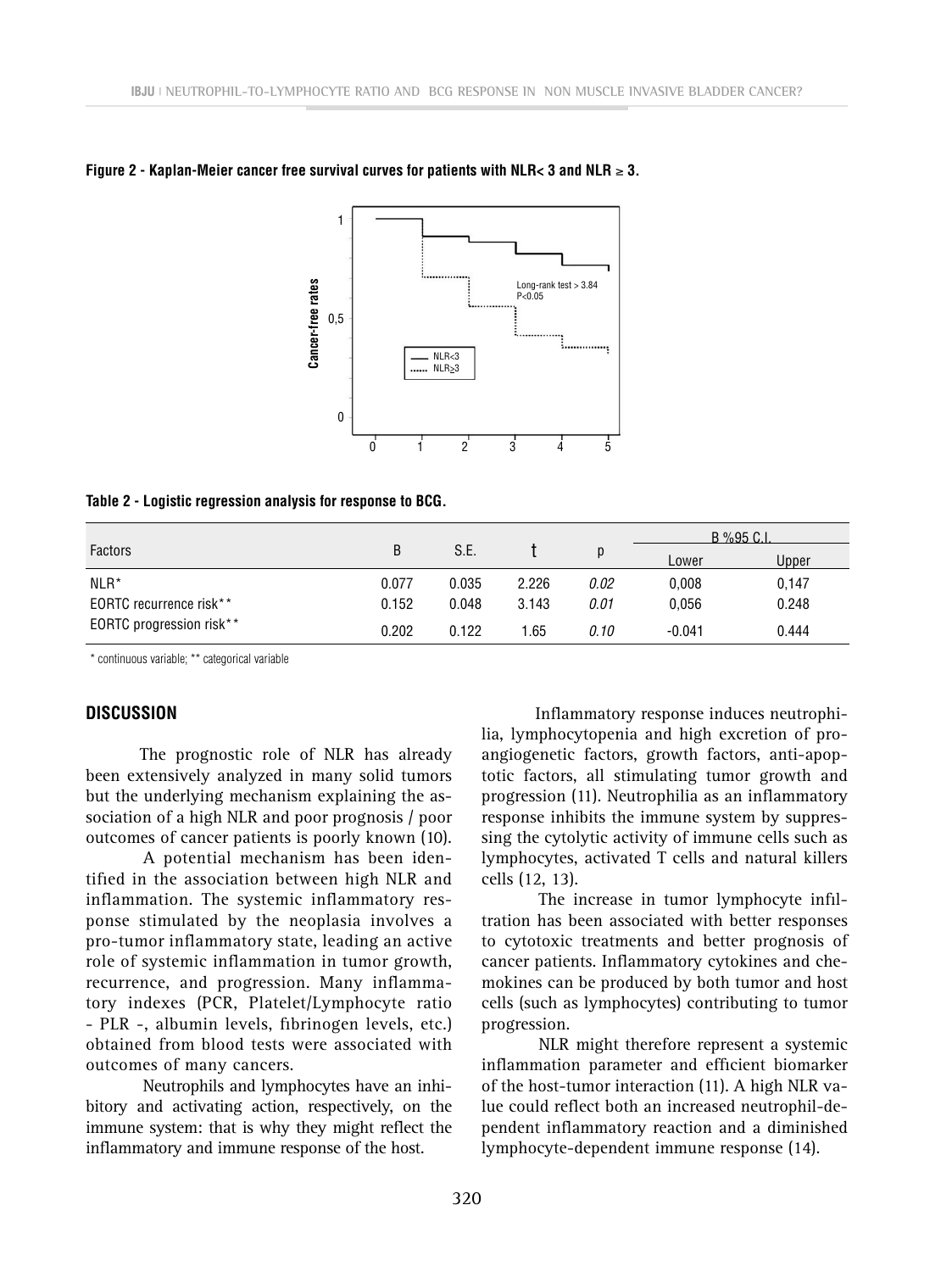An increase in NLR was associated with an increase of peritumoral infiltration of macrophages and increased interleukins and cytokines production (IL-1ra, IL6, IL7, IL8, IL9, IL12, IFNgamma, etc.). Neutrophils and other cells secrete tumor growth promoting factors (VEGF, HGF, IL6, IL8, MMPs, elastanes) thus contributing to microenvironment of tumor stimulation (for example, IL6 has been shown to be at higher concentrations in 13 different types of neoplasia and associated with higher tumor stage and adverse prognosis).

In vitro and in vivo studies showed that the systemic and local responses (at the bladder wall) to BCG are represented by an increase in T lymphocytes, with a predominance of T helper / inducer cells.

Although studies demonstrated BCG efficacy (and safety) of immunocompromised patients, studies on the immunological mechanism of BCG therapy showed that an intact immune system (particularly of the cellular system) is required for anti-tumor activity; clinical and laboratory evidence showed that BCG interaction with immune system produces a relative systemic immunity to BCG, necessary for its effectiveness (15).

Previous studies assessed the NLR value in patients with MIBC undergoing radical cystectomy (16): correlations were found between high levels of NLR and diagnosis of MIBC at TURBT and with non-organ confined tumor (17).

In the study of Mano et al. higher NLR values were associated with unfavorable tumor characteristics (high grade of differentiation, T1 tumor) in 122 patients with new NMIBC diagnosis.

In our study, patients with  $NLR \geq 3$  presented statistically significant worse tumor characteristics (negative prognostic factors) such as concomitant Cis (p<0.01, OR 16.3), multifocality (p<0.01, OR 10), tumor size  $>3$  cm (p<0.01, OR 5.2) compared to patients with NLR <3.

Higher NLR values were associated with tumor progression and recurrence in univariate and multivariate analyses adjusted for EORTC risk groups (16). We observed linear correlations between NLR value and patient's EORTC classes (Figure-1).

In a cohort of 86 patients, Albayrak et al. reported a significant difference in NLR values between recurrence and progression risk score groups, with mean NLR values progressively higher as the risk class increased. In this study, however, patients' age was statistically different between recurrence and progression risk score groups and, after correcting for the statistical effect of age on scores, the relationship between NLR and recurrence and progression risk scores was no longer significant. Authors suggested to correct the NLR value according to patients' age in order to avoid deceitful results (18). We evaluated NLR according to EORTC risk score and we reported their linear correlation. Unlike other studies (16, 19), patients' age was not correlated with NLR values and EORTC risk scores, so our results did not need correction for the patients' age.

In the study of Cimen et al. in a cohort of 271 patients the NLR value was associated with the T1 pathological stage: patients with NLR >1.8 had 1.5 times higher risk to develop a lamina propria infiltrating tumor. [18] In our study, all patients with NLR<1.8 had a lamina propria infiltrating cancer, so we could not confirm or compare these data, maybe due to the specific subgroup of HRNMIBC patients we considered (Cimen et al. included papillary urothelial neoplasm of low malignant potential – PUNLMP - and low grade low stage bladder cancer patients).

In a cohort of 178 patients, Favilla et al. prospectively assessed the role of NLR as biomarker of NMIBC in terms of prognostic marker of disease recurrence, reporting a statistically significant association of higher NLR value (with a cut-  $-$ off  $\geq$  3) with recurrence (such as in our study) but not with progression (differently from our results) (20).

In our study patients with higher NLR showed higher recurrence/progression rates than those with lower NLR: 15.4% of recurrence/progression rate for patients with NLR values between 1 and 2, 32.4% for NLR values between 2 and 3, 83.3% for NLR values between 3 and 4, 85.7% for NLR value more than 4.

Qzyalvachi et al. reported a statistically significant correlation between recurrence of pT1 HGNMIBC and NLR with cut-off of NLR  $\geq 2.43$  in 166 patients. In the multivariate logistic regression analysis NLR, tumor number and smoking were determined as independent predictors of re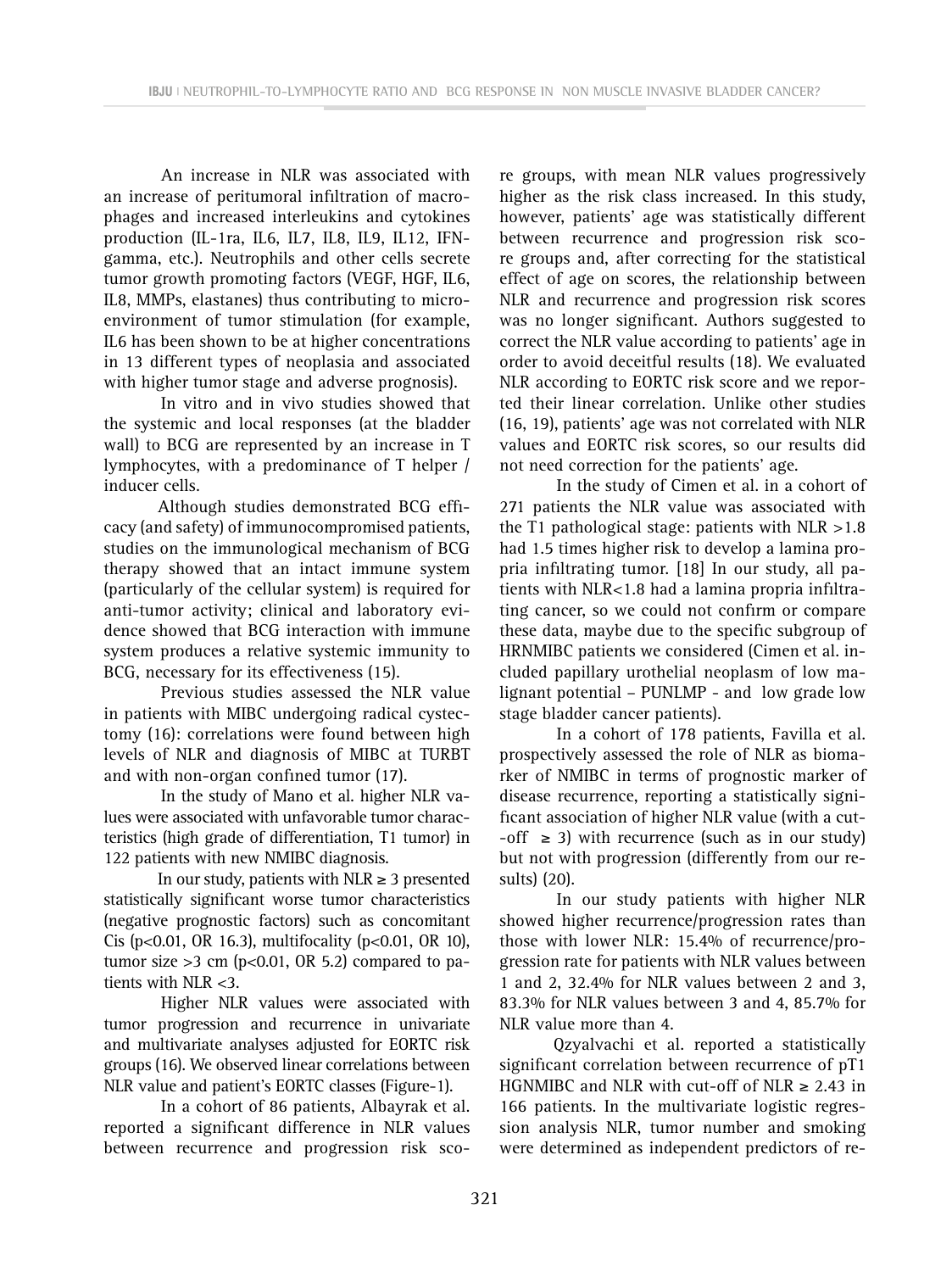currence while no statistically significant correlation was reported between NLR and progression (18). In our study the multivariate analysis showed that NLR value (p=0.02) and EORTC recurrence (p=0.01) risk groups were independent factors of non-response to BCG (intended as high-grade recurrence or progression disease); even in our study progression risk groups were not independent factors of non-response to BCG (p=0.10)

D'Andrea et al. evaluated the prognostic role of NLR in patients with primitive NMIBC. The optimum cut-off value of NLR was 3. In univariate and multivariate analysis, NLR≥3 was significantly associated with recurrence free survival (RFS) and progression free survival (PFS) and with outcomes in patients treated with BCG. In this retrospective study on 918 patients, authors suggested the integration of NLR into a predictive model to predict RFS and PFS in patients with NMIBC (19).

Mbeutcha et al. showed a relationship between oncological outcomes of NMIBC and markers of systemic inflammatory response, including NLR. Authors evaluated retrospectively 1.117 patients and reported a statistically significant association between high NLR values and disease recurrence and progression; this association was confirmed in the analysis of a subgroup of 300 patients treated with BCG. Even these authors suggested the introduction of NLR in prognostic models (21).

The EAU guidelines for UTUC management already considers NLR as a prognostic tool in the preoperative assessment (22), nevertheless our results and literature suggest a pivotal role for this value in bladder cancer management.

In a retrospective study on 1.551 patients, Kang et al. reported a significant association of high preoperative NLR with host-related outcomes (overall and cancer specific survival) but not with PFS and RFS (23). In this larger series of patients a linear correlation of NLR with RFS and PFS was not reported, but authors reported a significant association between this factor and overall survival and cancer specific survival, still validating the prognostic power of NLR in bladder cancer.

In our cohort of patients the mean higher values of NLR seemed to be compliant with the specific population of patients in exam (high grade, pT1, presence of Cis, etc.). NLR was statistically higher in patients who underwent radical cystectomy; in fact patients with NLR ≥3 showed a 2.85 times higher risk to be treated with radical cystectomy.

Our aim was to add a prognostic factor for the definition of the particular subgroup of patients with "highest risk" NMIBC (3) who, according to EAU guidelines (LE: 3, Strength rating: Strong), could benefit from radical surgery even after the first diagnosis given the high risk of recurrence and progression.

In addition to the other already known prognostic factors, NLR could help to inform patient, in a shared decision making process, about the aggressiveness of the neoplasm, providing realistic probabilities of success/failure of the conservative treatment.

It is widely known that this group of patients require the best therapeutic option (BCG) and a close follow-up since conservative intravesical treatment has a high probability of failure (up to 62% of recurrence, up to 45% of progression, in our specific cohort of patients, according EORTC class risk).

According to our experience the NLR report could allow to better identify patients for whom radical cystectomy might be the only form of curative treatment. This could also allow to precociously begin a psychological support for the patient in prevision of a major surgery and all related changes on the quality of life (QoL) (24).

Other advantages of using the NLR value are: easy applicability, wide availability and low cost. In the literature, various NLR cutoff values were evaluated and applied (25). This implies the need to interpret the results carefully as the cut-off value was chosen in each specific cohort by testing different discrimination values with relative different sensitivities and specificities. In the light of these considerations, an ideal and generalizable NLR value is still far from being well defined.

Some limitations of our study were: small number of patients; individual preoperative systemic inflammatory response tests; retrospective study performed in a single tertiary center with relative unavoidable selection biases; the lack of in vivo and / or in vitro studies in order to validate our hypotheses.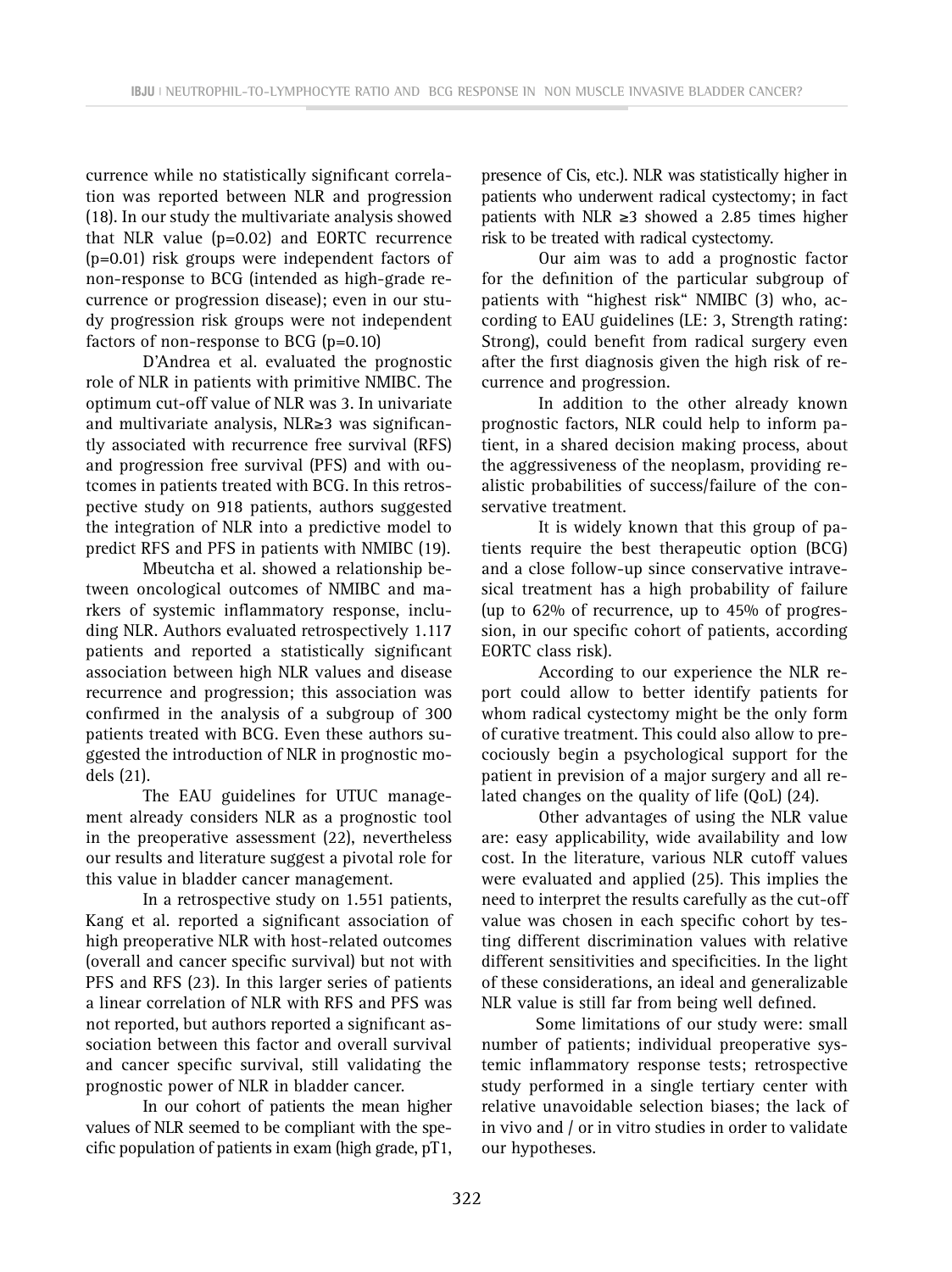## **CONCLUSIONS**

Our data showed that a high value of NLR evaluated preoperatively might be helpful to predict the BCG response and therefore provide critical information for the clinical management of high-risk NMIBC patients together with the prognostic factors already known.

In order to give greater significance to our results, prospective studies are needed for validating the NLR as a real prognostic factor of the high-risk NMIBC and for identifying the ideal and reproducible NLR cut-off value.

## **COMPLIANCE WITH ETHICAL STANDARDS**

This research study involving human subjects was registered in the publicly accessible EudraCT (European Union Drug Regulating Authorities Clinical Trials) database before recruitment of the first subject with the number 2018-001276-38.

# **CONFLICT OF INTEREST**

None declared.

## **REFERENCES**

- 1. Global Burden of Disease Cancer Collaboration, Fitzmaurice C, Allen C, Barber RM, Barregard L, Bhutta ZA, et al. Global, Regional, and National Cancer Incidence, Mortality, Years of Life Lost, Years Lived With Disability, and Disability-Adjusted Life-years for 32 Cancer Groups, 1990 to 2015: A Systematic Analysis for the Global Burden of Disease Study. JAMA Oncol. 2017;3:524-48.
- 2. Antoni S, Ferlay J, Soerjomataram I, Znaor A, Jemal A, Bray F. Bladder Cancer Incidence and Mortality: A Global Overview and Recent Trends. Eur Urol. 2017;71:96-108.
- 3. Babjuk M, Böhle A, Burger M, Capoun O, Cohen D, Compérat EM, et al. EAU Guidelines on Non-Muscle-invasive Urothelial Carcinoma of the Bladder: Update 2016. Eur Urol. 2017;71:447-61.
- 4. Sylvester RJ, van der Meijden AP, Oosterlinck W, Witjes JA, Bouffioux C, Denis L, et al. Predicting recurrence and progression in individual patients with stage Ta T1 bladder cancer using EORTC risk tables: a combined analysis of 2596 patients from seven EORTC trials. Eur Urol. 2006;49:466-5; discussion 475-7.
- 5. Paramanathan A, Saxena A, Morris DL. A systematic review and meta-analysis on the impact of pre-operative neutrophil lymphocyte ratio on long term outcomes after curative intent resection of solid tumours. Surg Oncol. 2014;23:31-9.
- 6. Ceylan C, Doluoglu OG, Keleş I, Gazel E, Temuçin T, Odabaş Ö, et al. Importance of the neutrophil-to-lymphocyte ratio in muscle-invasive and non-muscle invasive bladder tumors. Urologia. 2014;81:120-4.
- 7. Sobin LH, Gospodariwicz M, Wittekind C (eds). TNM classification of malignant tumors. UICC International Union Against Cancer. 7th edn. Wiley-Blackwell, 2009 Dec; pp. 262-265. available at <http://www.uicc.org/tnm/>
- 8. Sauter G, Algaba F, Amin M, et al. Tumours of the urinary system: non-invasive urothelial neoplasias. In: Eble JN, Sauter G, Epstein Jl, Sesterhenn I, eds. WHO classification of classification of tumours of the urinary system and male genital organs. Lyon: IARCC Press, 2004, pp. 29-34.
- 9. Kamat AM, Colombel M, Sundi D, Lamm D, Boehle A, Brausi M, et al. BCG-unresponsive non-muscle-invasive bladder cancer: recommendations from the IBCG. Nat Rev Urol. 2017;14:244-55.
- 10. Templeton AJ, McNamara MG, Šeruga B, Vera-Badillo FE, Aneja P, Ocaña A, et al. Prognostic role of neutrophil-tolymphocyte ratio in solid tumors: a systematic review and meta-analysis. J Natl Cancer Inst. 2014;106:dju124. [a head of print]
- 11. Mantovani A, Allavena P, Sica A, Balkwill F. Cancer-related inflammation. Nature. 2008;454(7203):436-44.
- 12. Petrie HT, Klassen LW, Kay HD. Inhibition of human cytotoxic T lymphocyte activity in vitro by autologous peripheral blood granulocytes. J Immunol. 1985;134:230-4.
- 13. el-Hag A, Clark RA. Immunosuppression by activated human neutrophils. Dependence on the myeloperoxidase system. J Immunol. 1987;139:2406-13.
- 14. Ku JH, Kang M, Kim HS, Jeong CW, Kwak C, Kim HH. The prognostic value of pretreatment of systemic inflammatory responses in patients with urothelial carcinoma undergoing radical cystectomy. Br J Cancer. 2015;112:461-7.
- 15. Prescott S, Jackson AM, Hawkyard SJ, Alexandroff AB, James K. Mechanisms of action of intravesical bacille Calmette-Guérin: local immune mechanisms. Clin Infect Dis. 2000;31(Suppl 3):S91-3.
- 16. Mano R, Baniel J, Shoshany O, Margel D, Bar-On T, Nativ O, et al. Neutrophil-to-lymphocyte ratio predicts progression and recurrence of non-muscle-invasive bladder cancer. Urol Oncol. 2015;33:67.